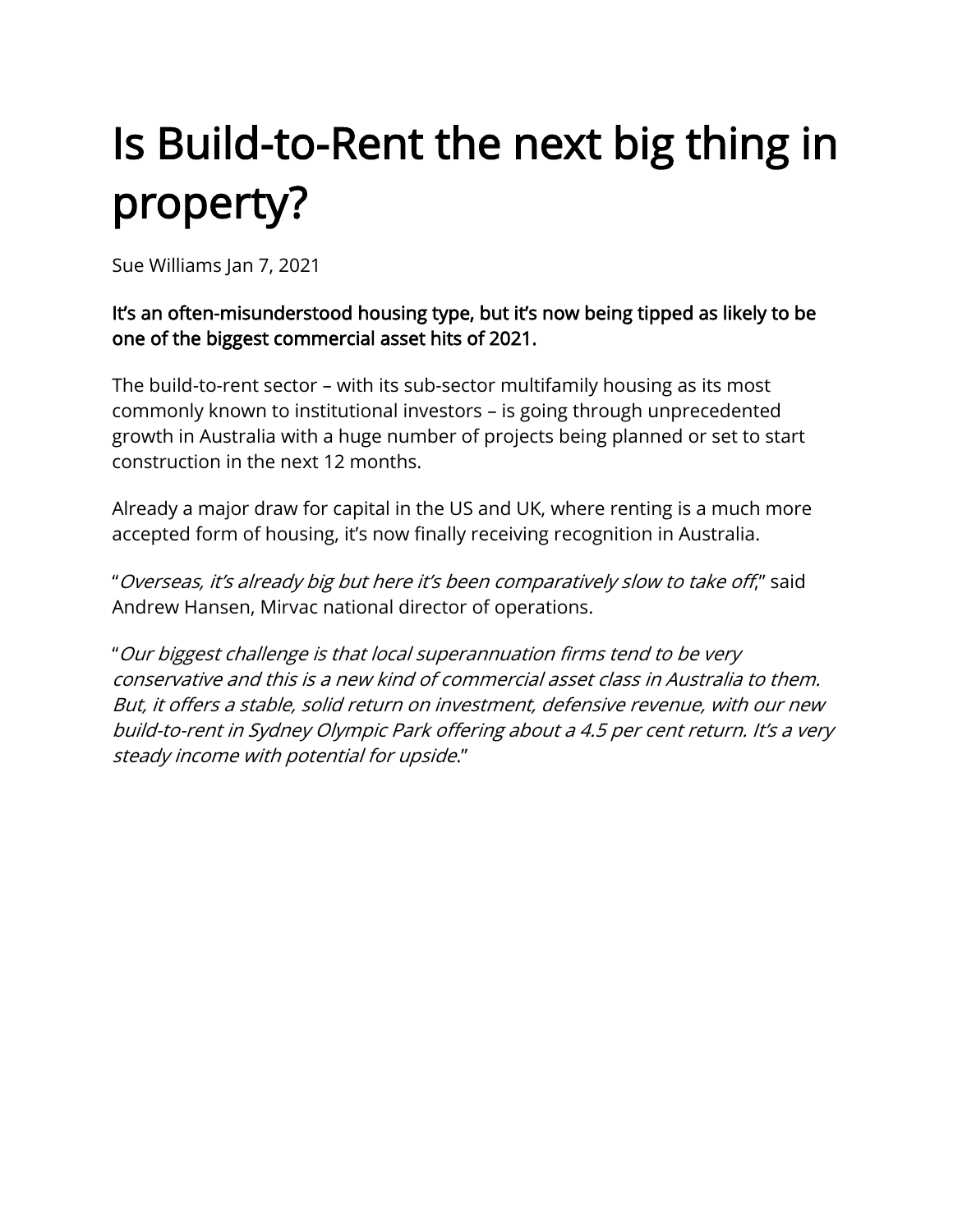

Mirvac's LIV Indigo is now leasing to tenants. Photo: Supplied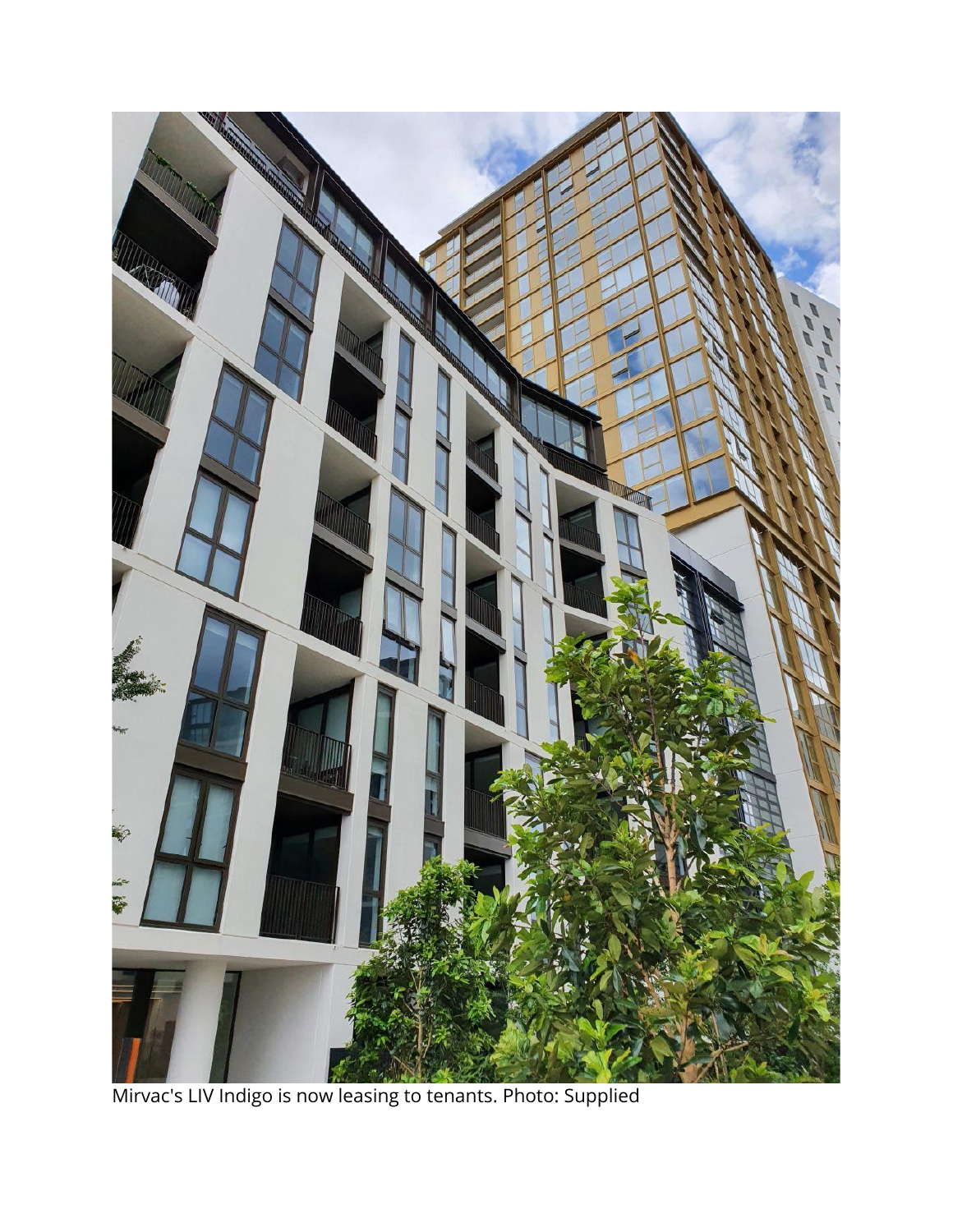## The concept of build-to-rent has been around for a while internationally but has only just physically arrived in Australia, with the first Sydney offering now leasing to tenants.

It's 315 apartments in two towers called LIV Indigo, part of the 700 apartment-andterrace Pavilions development, developed, retained and managed by Mirvac.

Mirvac let it for above-market rents and with far more facilities (such as on-site managers, gyms, working spaces, a dining room, theatre and children's playroom) than a regular build-to-sell.

#### Tenants sign up for a year and can renew leases for as long as they want.

In the UK, for example, there are now an estimated 170,000 build-to-rent apartments in the planning, construction and operational phases in London, Birmingham, Manchester and other big cities.

But in Australia, beginning from a standing start, Mr Hansen believes we're now seeing an explosion in the take-up rate, with rental apartments being built or planned for Sydney, Melbourne and Perth, and developers now eyeing Newcastle, Geelong, Wollongong and several other regional cities.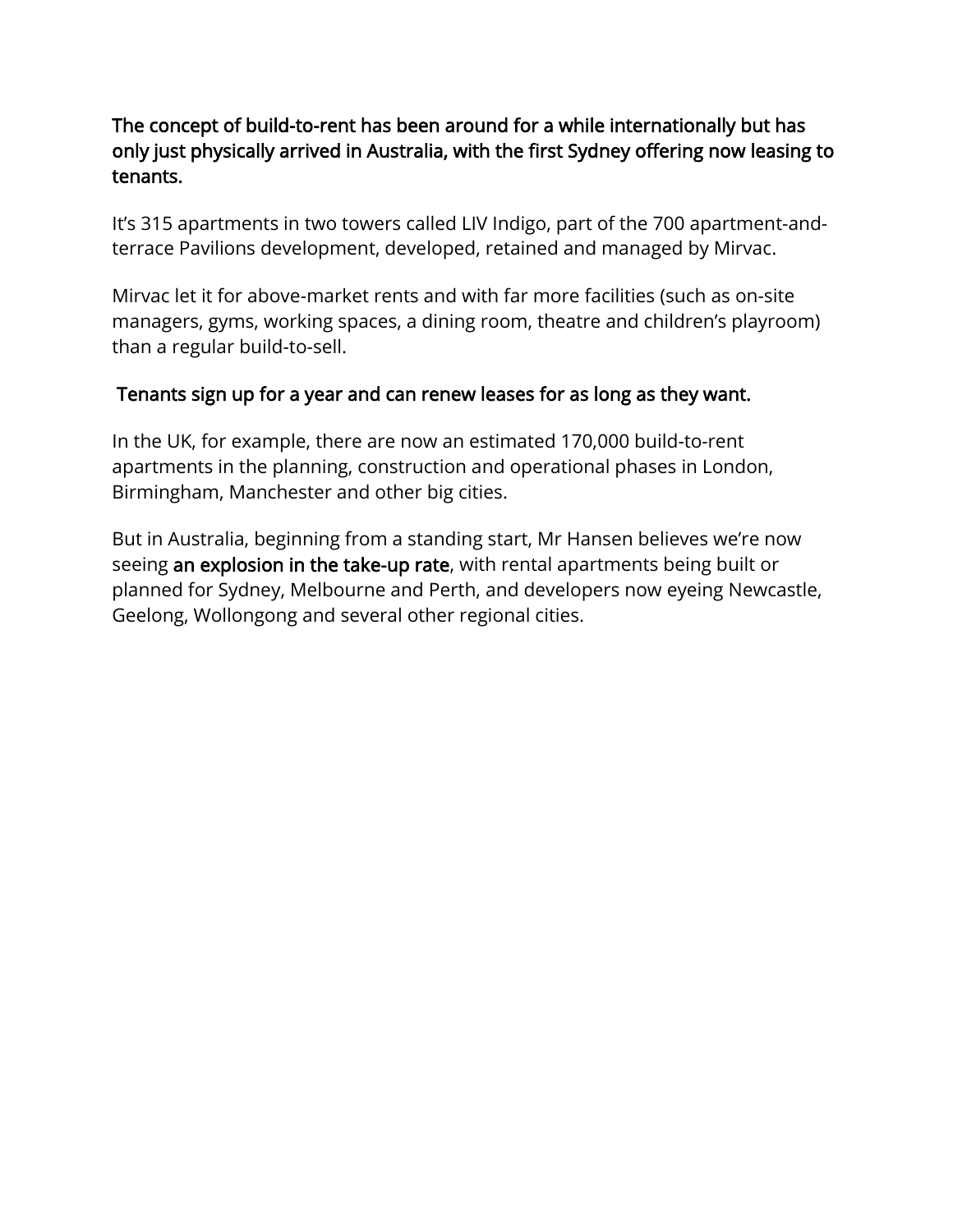

LIV Indigo residents enjoy amenities including fitness areas. Photo: James Horan, Chello

Luke Mackintosh, Ernst & Young partner, strategy and transactions real estate, has been studying the area for six years and said that, as an asset class, it has a similar resilience as core commercial office and core retail.

"Because it's where people live, it provides a secure income stream just like longterm infrastructure. I call it the toll roads and bridges of residential housing," Mr Mackintosh said. "These are people's homes, so they pay their rents. If they have trouble, then they can downsize into a smaller apartment in the same block or equally they can choose to upsize.

"The buildings are institutionally owned, so they're cleaned and well maintained, they have amenity, and they're community driven. It's all about keeping the customers happy. It's about attracting good tenants and retaining them so they'll be 'sticky' and there'll be less churn."

With a low-risk profile and longer-term investment horizon, this kind of commercial asset class is becoming increasingly attractive, particularly to institutional investors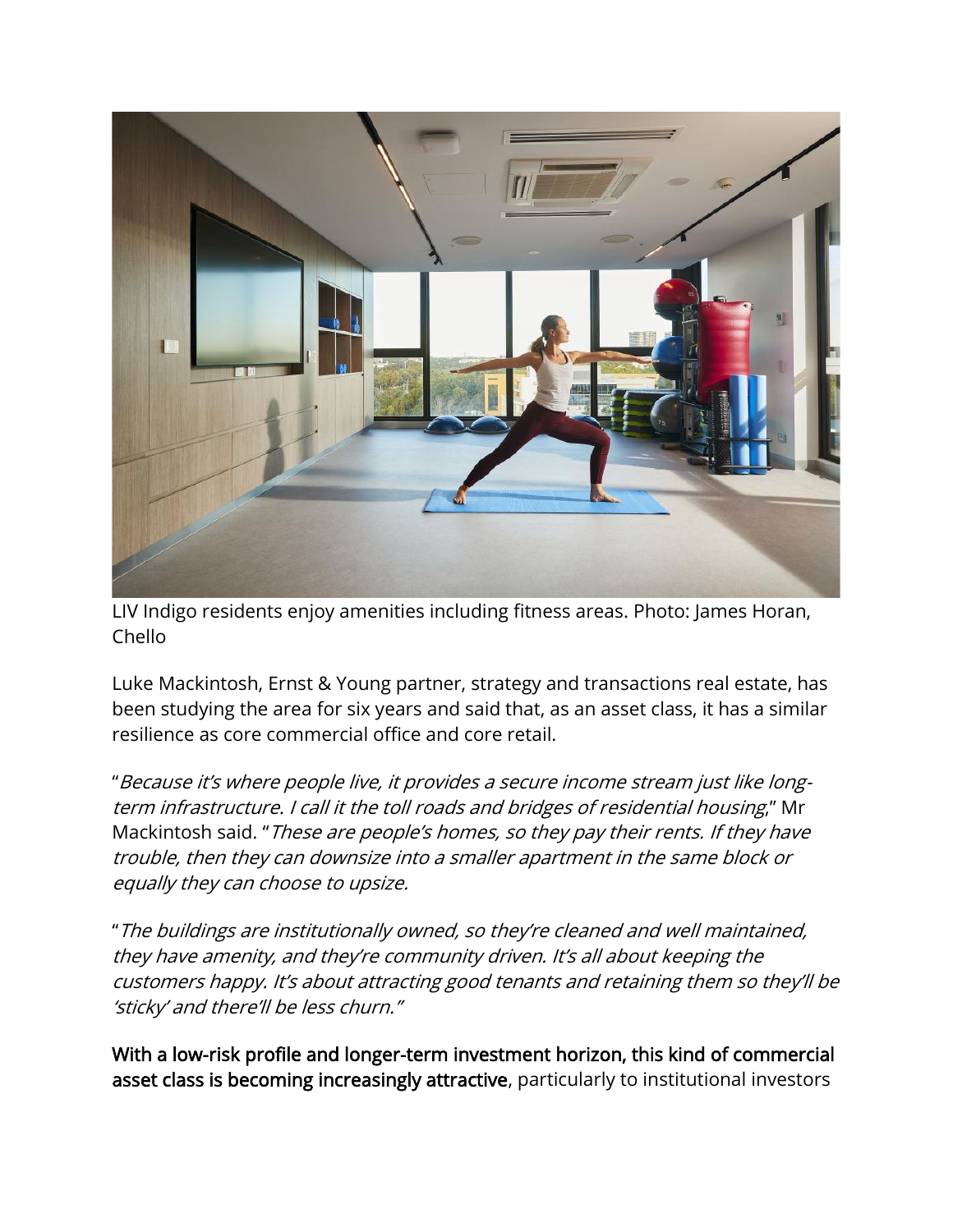who are now teaming with developers to provide the capital for these kind of buildings.

Mirvac alone has three more build-to-rent projects under way or in planning in Melbourne, in Brunswick, Northbank and opposite the Queen Victoria Market in the CBD, and another in Brisbane's Newstead.

Sentinel Real Estate Corporation has its Element 27 build-to-rent development in Subiaco, Perth, and a second site of 200-plus apartments, while Blackstone and Greystar each have projects in Melbourne, and other developers are also eyeing opportunities.

Coronation Property, for example, is developing build-to-rent as part of its multitower Mason + Main project in Merrylands, western Sydney.

"We think there's a big future in build-to-rent," said Coronation's urban transformation director Aras Labutis.

In NSW, research by agency CBRE found the government's move to halve land tax and waive foreign investor surcharges for developers could further increase investment in the sector.

## Although Australia has had a history of preferring property ownership over rental, the problems of housing affordability are driving many to consider rental a longterm option.

Currently, almost a third of Australians rent, according to the last census and the country's 11.76 million millennials and gen-zers – the under-35 market– in addition, often prefer renting to servicing mortgages, choosing to spend more money on their lifestyles or on alternative forms of investment. They like the flexibility of renting so they can move more easily with career opportunities or, in normal times, choose to go overseas for a period.

At the same time, investor activity in the housing market is falling, and overseas investment slumped with new regulations and stopped almost dead with COVID-19.

Mooted changes to taxation policies are also disrupting the market.

As a result, there's been a slowdown in the building of new residential stock, with some developers having trouble reaching the pre-sales target of usually about 80 per cent in order to be given bank finance.